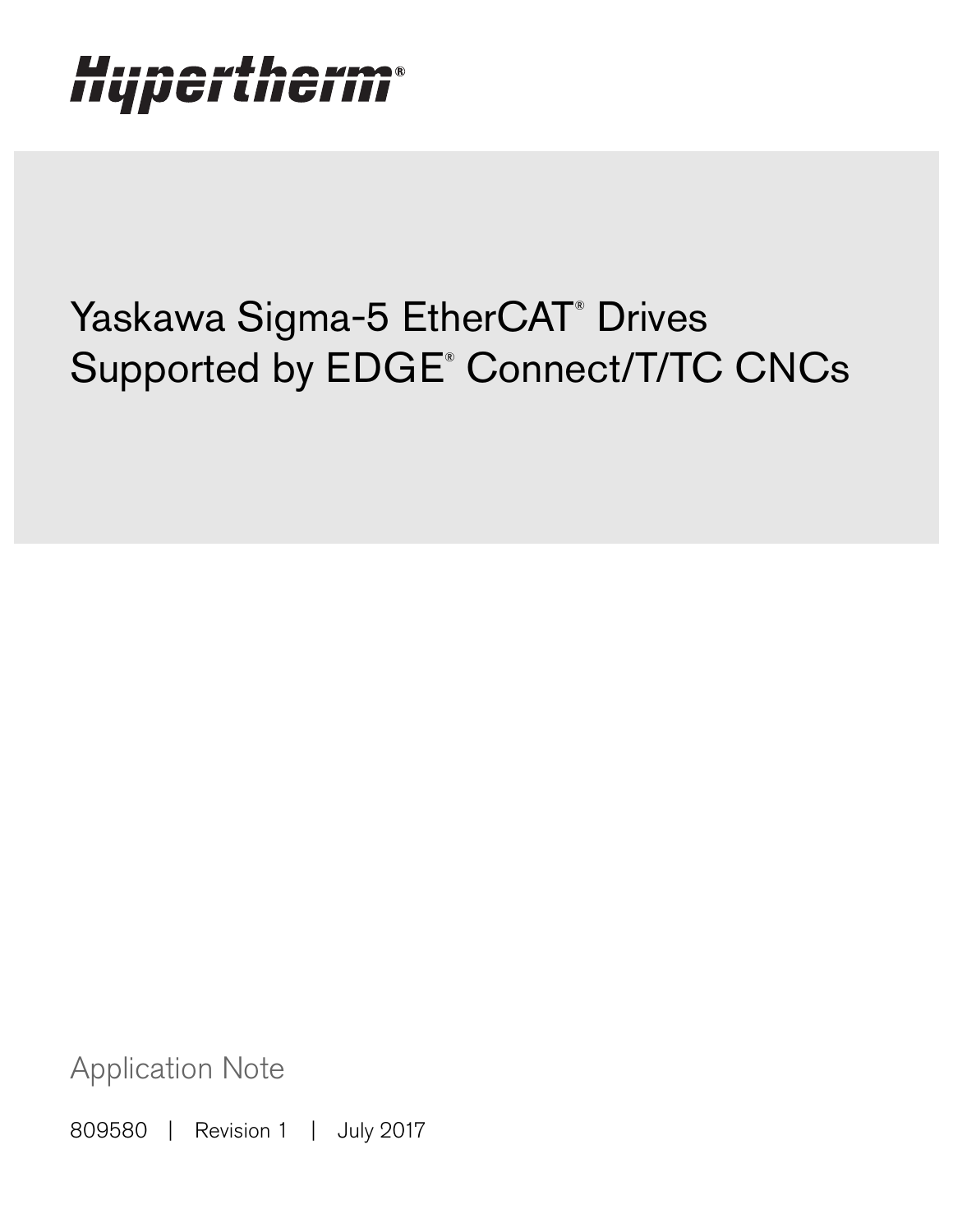#### Hypertherm Inc.

Etna Road, P.O. Box 5010 Hanover, NH 03755 USA 603-643-3441 Tel (Main Office) 603-643-5352 Fax (All Departments) info@hypertherm.com (Main Office Email)

800-643-9878 Tel (Technical Service) technical.service@hypertherm.com (Technical Service Email) 800-737-2978 Tel (Customer Service)

customer.service@hypertherm.com (Customer Service Email)

866-643-7711 Tel (Return Materials Authorization) 877-371-2876 Fax (Return Materials Authorization) return.materials@hypertherm.com (RMA email)

#### Hypertherm México, S.A. de C.V.

Avenida Toluca No. 444, Anexo 1, Colonia Olivar de los Padres Delegación Álvaro Obregón México, D.F. C.P. 01780 52 55 5681 8109 Tel 52 55 5683 2127 Fax Soporte.Tecnico@hypertherm.com (Technical Service Email)

#### Hypertherm Plasmatechnik GmbH

Sophie-Scholl-Platz 5 63452 Hanau **Germany** 00 800 33 24 97 37 Tel 00 800 49 73 73 29 Fax

#### 31 (0) 165 596900 Tel (Technical Service)

00 800 4973 7843 Tel (Technical Service) technicalservice.emea@hypertherm.com (Technical Service Email)

#### Hypertherm (Singapore) Pte Ltd.

82 Genting Lane Media Centre Annexe Block #A01-01 Singapore 349567, Republic of Singapore 65 6841 2489 Tel 65 6841 2490 Fax Marketing.asia@hypertherm.com (Marketing Email) TechSupportAPAC@hypertherm.com (Technical Service Email)

#### Hypertherm Japan Ltd.

Level 9, Edobori Center Building 2-1-1 Edobori, Nishi-ku Osaka 550-0002 Japan 81 6 6225 1183 Tel 81 6 6225 1184 Fax HTJapan.info@hypertherm.com (Main Office Email) TechSupportAPAC@hypertherm.com (Technical Service Email)

#### Hypertherm Europe B.V.

Vaartveld 9, 4704 SE Roosendaal, Nederland 31 165 596907 Tel 31 165 596901 Fax 31 165 596908 Tel (Marketing) 31 (0) 165 596900 Tel (Technical Service) 00 800 4973 7843 Tel (Technical Service)

technicalservice.emea@hypertherm.com (Technical Service Email)

#### Hypertherm (Shanghai) Trading Co., Ltd.

B301, 495 ShangZhong Road Shanghai, 200231 PR China 86-21-80231122 Tel 86-21-80231120 Fax

86-21-80231128 Tel (Technical Service) techsupport.china@hypertherm.com (Technical Service Email)

#### South America & Central America: Hypertherm Brasil Ltda.

Rua Bras Cubas, 231 – Jardim Maia Guarulhos, SP – Brasil CEP 07115-030 55 11 2409 2636 Tel tecnico.sa@hypertherm.com (Technical Service Email)

#### Hypertherm Korea Branch

#3904. APEC-ro 17. Heaundae-gu. Busan. Korea 48060 82 (0)51 747 0358 Tel 82 (0)51 701 0358 Fax Marketing.korea@hypertherm.com (Marketing Email) TechSupportAPAC@hypertherm.com (Technical Service Email)

#### Hypertherm Pty Limited

GPO Box 4836 Sydney NSW 2001, Australia 61 (0) 437 606 995 Tel 61 7 3219 9010 Fax au.sales@Hypertherm.com (Main Office Email) TechSupportAPAC@hypertherm.com (Technical Service Email)

#### Hypertherm (India) Thermal Cutting Pvt. Ltd

A-18 / B-1 Extension, Mohan Co-Operative Industrial Estate, Mathura Road, New Delhi 110044, India 91-11-40521201/ 2/ 3 Tel 91-11 40521204 Fax HTIndia.info@hypertherm.com (Main Office Email) TechSupportAPAC@hypertherm.com (Technical Service Email)

© 2017 Hypertherm Inc. All rights reserved.

EDGE, Phoenix, and Hypertherm are trademarks of Hypertherm Inc. and may be registered in the United States and/or other countries. EtherCAT is a trademark of Beckhoff Automation. All other trademarks are the property of their respective holders.

One of Hypertherm's long-standing core values is a focus on minimizing our impact on the environment. Doing so is critical to our, and our customers', success. We are always striving to become better environmental stewards; it is a process we care deeply about.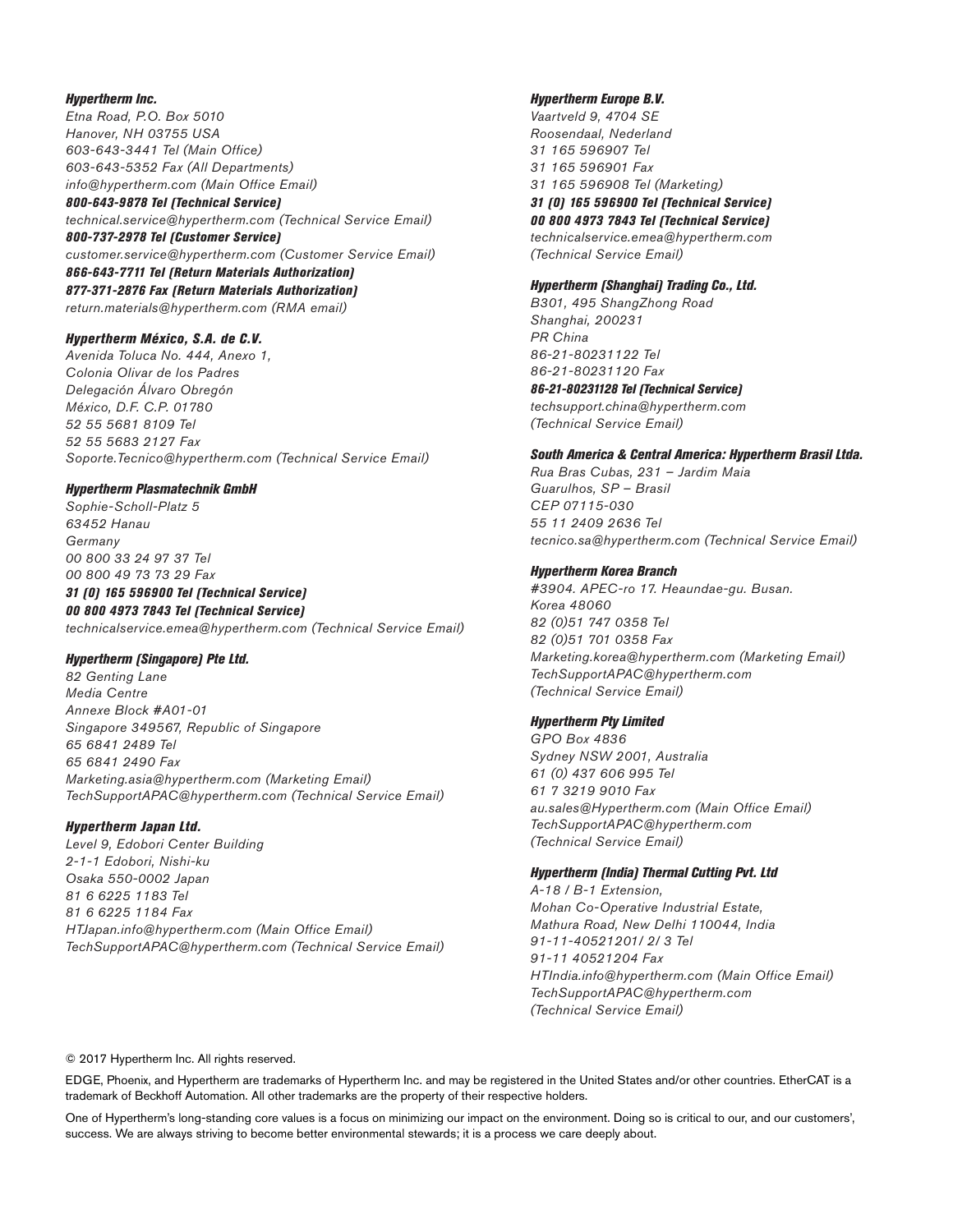## **Introduction**

The following information is provided to Hypertherm channel partners for reference purposes only, to help you select and configure an EtherCAT drive that is supported by EDGE Connect/T/TC CNCs.

> **NOTE:** Work in partnership with your drive manufacturer to select and configure the drives for your cutting system. Refer to your drive manufacturer's drive documentation for technical information about the drives.

When possible, the following information is provided to support integration of the drives with the cutting system and the CNC.

- Drive model supported
- Firmware revision supported
- Example drive amplifier file
- Setup and parameter notes

Setup files and parameters provided by Hypertherm can be used for the initial machine setup. We expect these files and parameters to be modified by the installer for the specific cutting system configuration and desired performance.

## **Supported Yaskawa Sigma‐5 drives**

| <b>Series</b> | <b>Model</b> | <b>Firmware</b>     | <b>Notes</b>                                                                      |
|---------------|--------------|---------------------|-----------------------------------------------------------------------------------|
| Sigma-5       | SGDV         | 5.0<br>5.04<br>6.00 | Analog input is not supported on<br>٠<br>the drive. An I/O module is<br>reguired. |

**NOTE:**

- Mixing different brands of drives in one system is not supported.
- All drives must support and be configured for a 1 ms update rate.
- Many drive amplifiers have I/O available for use. The need for additional I/O modules depends on the total number of I/O and the I/O style required. For a list of supported I/O modules, see the *EtherCAT® Drives and I/O Modules Supported by EDGE® Connect/T/TC CNCs* Application Note (809660).
- Analog input and Analog output is not supported on the drive. An I/O module is required.

**NOTE:** Make sure to follow the guidelines and instructions provided by the drive manufacturer.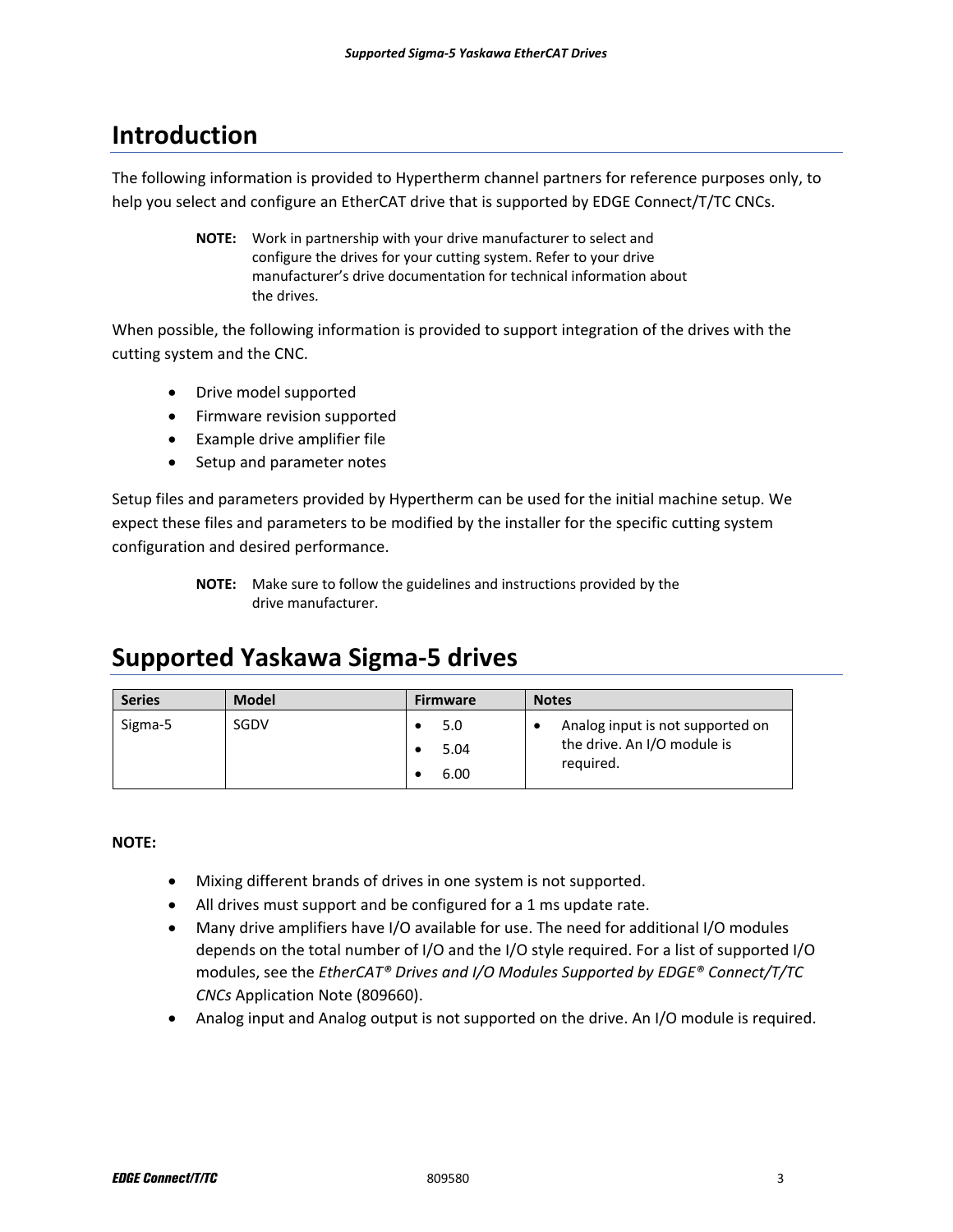## **Setup and parameters**

From a high level, the process of setting up your drives is as follows.

- 1. Install the firmware using the drive software.
- 2. Set up the drive parameters per the drive manufacturer's instructions.
- 3. Make sure the drives are communicating on the network.

This section provides assistance with setting up the drive parameters. Work in partnership with your drive manufacturer to set up the drives for your cutting system. Refer to your drive manufacturer's drive documentation for more technical information about the drives.

Also refer to the following sections of the *EDGE® Connect Installation and Setup Manual* (809340).

- Section 3: *Machine stop strategies and table hardware*, for information about:
	- o How the CNC enables and disables the drives, and stops motion
	- o Drive enable signals
	- o Drive Enable output and Drive Disabled input
	- o Overtravel limits
	- o Safety circuit
- Section 5: *Machine Axes*, for information about:
	- o Axis orientation and positive motion
	- o Axis assignment and setup
- Section 7: *I/O – Inputs and Outputs*, for information about:
	- o How Phoenix® assigns I/O
	- o Digital I/O and assignment
	- o Analog I/O and assignment

#### **NOTE:**

- All drives must be set up as linear axes.
- All drives must support and be configured for a 1 ms update rate.
- Sigma-5 provides 12 digital inputs and 3 digital outputs
- The drive amplifier firmware can be updated via Hypertherm EtherCAT Studio or TwinCat. Please work with your Yaskawa representative.
- Sigma-5 does NOT support analog outputs or analog inputs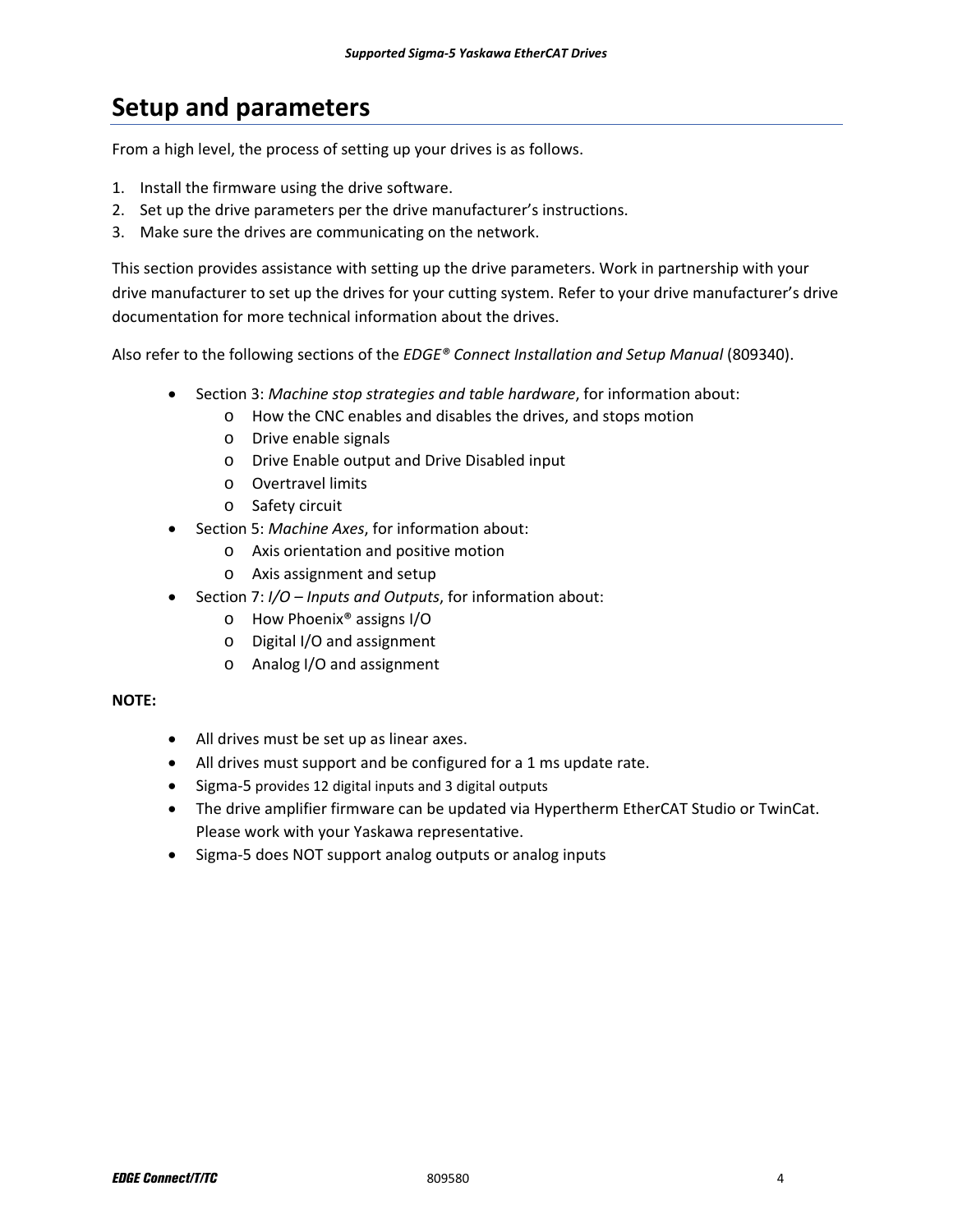### **Parameters in Drive using Sigma‐Win Software**

There is a limit to the maximum encoder feedback on the edge connect. The following is an example of how to determine the maximum speed vs resolution for your system.

| Encoder counts/inch = $1,000,000$                               | Calculated Maximum Speed = 1966 IPM |  |  |
|-----------------------------------------------------------------|-------------------------------------|--|--|
| Encoder counts/inch = $1,500,000$                               | Calculated Maximum Speed = 1310 IPM |  |  |
| Encoder counts/inch = $500,000$                                 | Calculated Maximum Speed = 3932     |  |  |
| Maximum Axis Speed = (32767*60000)/Encoder Counts per User Unit |                                     |  |  |

Sigma‐Win software for Sigma‐5 drives, Use the object editor to set the Motor revolutions object to allow the motor to reach maximum RPM. Then save to EEPROM.

When using Ethercat the SGDV drives encoder resolution is set to 20 bits for all encoders.

Entering a 4 into Motor Revolutions Parameter will divide the 1048576 counts/rev by 4 to give 262144 counts/rev over the EtherCat network.

| Parameter                                      | Value                         |
|------------------------------------------------|-------------------------------|
| PnB02 Encoder Scaling Numerator                |                               |
| Pn002 Disable Absolute Encoder (optional)      | X <sub>1</sub> X <sub>X</sub> |
| Pn50A Test Run without any external safety I/O | 8881                          |
| Pn50B                                          | 8888                          |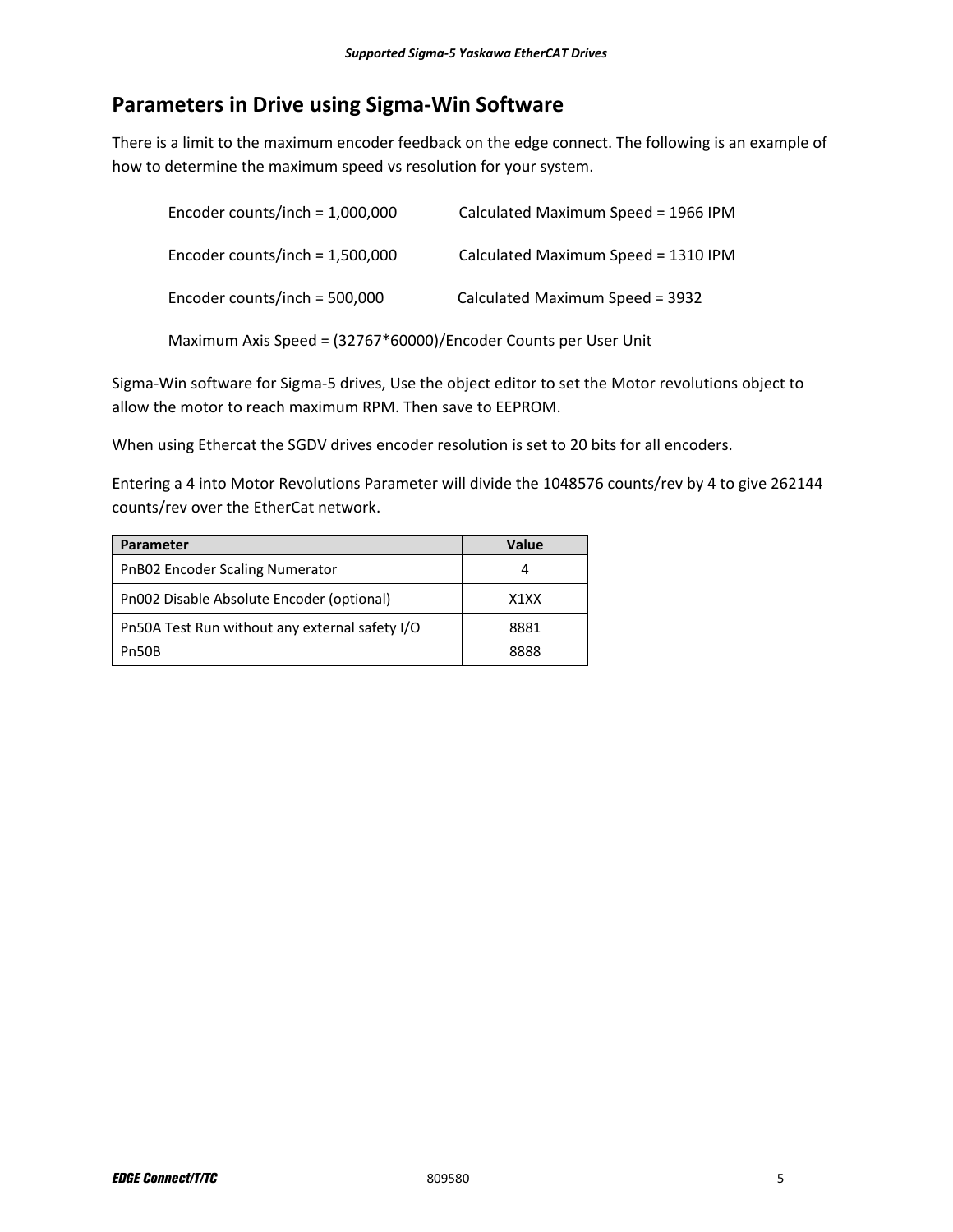## **Calculating encoder counts per mm (inch)**

Encoder counts are a position scaling factor used by Phoenix. Refer to the drive manufacturer documentation for specific scaling information required by the drive.

In general, to determine the encoder counts per mm (inch), you need to know the following:

- Counts per revolution of the motor
- Gear ratio
- Distance of travel in one revolution of the pinion gear
- Diameter of the pinion gear when it engages the rack

#### **Metric example:**

Below is an example using more specific sample Yaskawa data.

- Yaskawa drive with 1.048.576 encoder counts per revolution of the motor
- 15:1 gear ratio
- $\bullet$  101,6 mm pitch

| 1.048.576<br>encoder counts | motor revolutions |  | pinion revolution     |  | 154.809,449<br>encoder counts |
|-----------------------------|-------------------|--|-----------------------|--|-------------------------------|
| motor revolution            | pinion revolution |  | $101.6$ mm<br>(pitch) |  | per millimeter                |

#### **English example:**

Below is an example using more specific sample Yaskawa data.

- Yaskawa drive with 1,048,576 encoder counts per revolution of the motor
- 15:1 gear ratio
- 4.0 in. pitch

| 1,048,576<br>encoder counts | motor revolutions | pinion revolution  |  | 3,932,160<br>encoder counts<br>per inch |
|-----------------------------|-------------------|--------------------|--|-----------------------------------------|
| motor revolution            | pinion revolution | 4.0 in.<br>(pitch) |  |                                         |